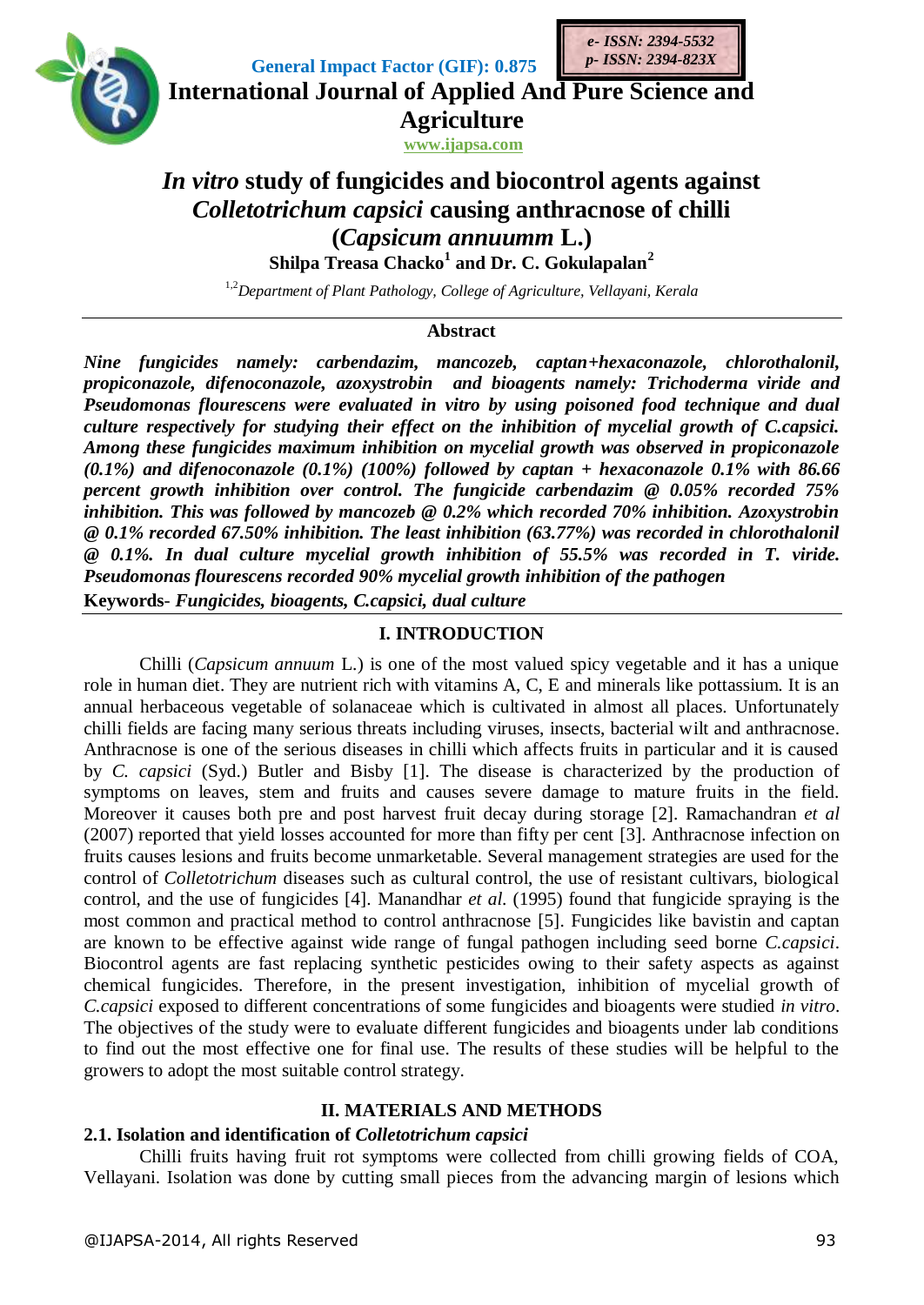were then immersed in 0.1% mercuric chloride for thirty seconds, washed three times in sterile distilled water, and blotted dry before being placed on PDA. The mycelium coming out of the tissues were sub-cultured to another petriplate incubated in room temperature. *Colletotrichum capsici*  identification was done based on morphological characters such as size and shape of conidia and existence of setae.

#### **2.2. Purification of** *Colletotrichum capsici* **- single spore isolation**

Isolated pathogen *Colletotrichum capsici* was purified by single spore isolation [6]. Ten ml of 2% water agar was poured into sterile petridishes and allowed to solidify. Dilute spore suspension was prepared in sterilized distilled water from 7 days old culture. One ml of spore suspension was spread uniformly on agar plate. These plates were incubated at  $28\pm2\degree$ C for 12 hrs. The plates were examined under microscope to locate single isolated and germinated conidium and marked with ink on the surface of the dishes.

The growing hyphal tip was cut with the help of cork borer under aseptic conditions and with an inoculation needle it was carefully transferred to PDA slants and incubated at  $28 \pm 2^{\circ}$ C. This culture was used for further *in vitro* studies.

#### **2.3. In vitro evaluation of fungicides - Effect of fungicides on the mycelial growth of** *C. capsici*

The *in vitro* chemical evaluation of *Colletotrichum capsici* was done by using Poisoned food technique [7] .Seven fungicides difenoconazole ( 0.01%, 0.05%, 0.1%), propiconazole (0.05%, 0.1%, 0.2%), chlorothalonil (0.05%, 0.1%, 0.2%), azoxystrobin (0.05%, 0.1%, 0.2%), captan + hexaconazole (0.05%, 0.1%, 0.2%), carbendazim (0.01%, 0.05%, 0.1%), mancozeb (0.1%, 0.2%, 0.3%) were used at three concentrations i.e., at recommended field concentration, higher dose than field concentration.

In order to study this, 50 ml distilled water in three separate 250 ml conical flask and 50 ml double strength PDA medium in another three separate 250 ml conical flask were taken and sterilized. Added desired concentration of fungicide in to the 50 ml sterile distilled water and then mixed with 50 ml molten double strength PDA to get desired concentration. There after 20 ml of the poisoned medium was poured in to sterilized petriplate (9.0 cm diameter) under aseptic conditions in Laminar Air flow inoculation chamber and allowed to solidify. The same procedure was repeated for all fungicides. Each plate was inoculated in the centre with 5mm diameter disc cut from the 7days old test *Colletotrichum capsici* culture individually under aseptic conditions and incubated at room temperature.

Unamended PDA plates inoculated with *Colletotrichum capsici* served as checks. Radial growth of the test isolates was recorded after 24 h and 48 h of incubation. Per cent inhibition of growth over control was calculated using the formula [8]

$$
I = \frac{C - T}{C} \quad X \, 100
$$

Where,

 $I =$  per cent inhibition.

C = growth of *Colletotrichum capsici* in unamended medium.

T = growth of *Colletotrichum capsici* in amended medium.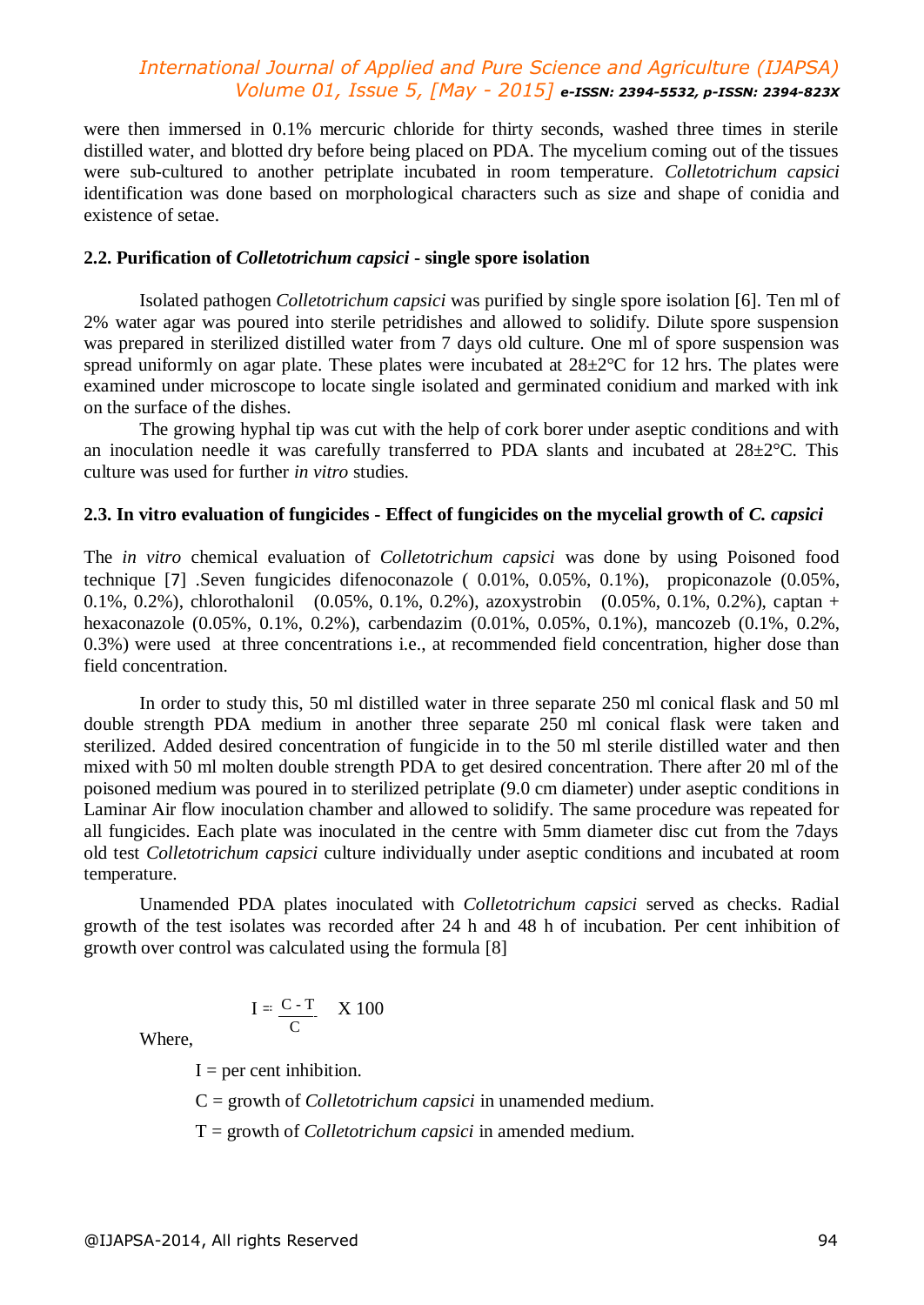#### **2.4. Effect of biocontrol agents on mycelial growth of** *C.capsici -* **dual culture technique**

Antagonistic activity of *Trichoderma viride* against *C.capsici* causing anthracnose was assessed by dual culture technique [9]. Five mm mycelial discs each of seven days old culture of test pathogen and four days old biocontrol agent were taken with the help of a cork borer and placed on the fresh PDA plates about 2.5 cm apart in 9 cm petriplate and incubated at  $25 \pm 2^{\circ}$ C. The petriplates with pathogen disc only served as control. Three replications for each treatment were laid out in a completely randomized design. Observations with respect to zone of inhibition on growth of the pathogen in dual culture as well as in control plates were recorded 7 days after incubation. The per cent inhibition in mycelial growth of the pathogen over control was calculated using formula given by [10].

Percent inhibition in mycelial growth =  $C - T \times 100$ 

**C** C C = Mycelial growth of *C.capsici* in control

T = Mycelial growth of *C.capsici* in plates inoculated with biocontrol agent

In case of *Pseudomonas fluorescens* a bacterial biocontrol agent, five mm mycelial discs cut from the seven days old culture of the pathogen *Colletotrichum capsici* were placed on the centre of the PDA plates and two streaks were done with bacterial biocontrol agent *Pseudomonas fluorescens*  on the both side perpendicular to the disc 2.5 cm apart as described by [11].

### **III. RESULTS AND DISCUSSION**

*Colletotrichum capsici* was isolated from infected fruit specimens collected from Kerala Agriculture University, Vellayani.

### **3.1 Effect of fungicides on the mycelial growth of** *C. capsici*

The studies on *in vitro* evaluation of fungicides against *C. capsici* through poisoned food technique revealed that the recommended dose, propiconazole @ 0.05% and difenoconazole @ 0.1% completely inhibited the mycelial growth (100%) of *C. capsici* and was significantly better than all other fungicides. It was followed by captan + hexaconazole 0.1% with 86.66 percent growth inhibition over control. The fungicide carbendazim  $\omega$  0.05% recorded 75% inhibition. This was followed by mancozeb @ 0.2% which recorded 70% inhibition. Azoxystrobin @ 0.1% recorded 67.50% inhibition. The least inhibition (63.77%) was recorded in chlorothalonil @ 0.1%.

A similar trend was observed in lower recommended dose also. Propiconazole @ 0.01% and difenoconazole @ 0.05% completely inhibited the mycelial growth (100%) of *C.capsici* and was significantly better than all other fungicides. It was followed by captan + hexaconazole 0.05% with 84.06 percent growth inhibition over control. The fungicide carbendazim @ 0.01% recorded 74% inhibition. This was followed by mancozeb @ 0.1% which recorded 69.55% inhibition. Azoxystrobin @ 0.05% recorded 66.50% inhibition. The least inhibition (62.77%) was recorded in chlorothalonil @ 0.1%.

At higher dose than field concentration, propiconazole @ 0.1% and difenoconazole @ 0.15% completely inhibited the mycelial growth (100%) of *C. capsici* and was significantly better than all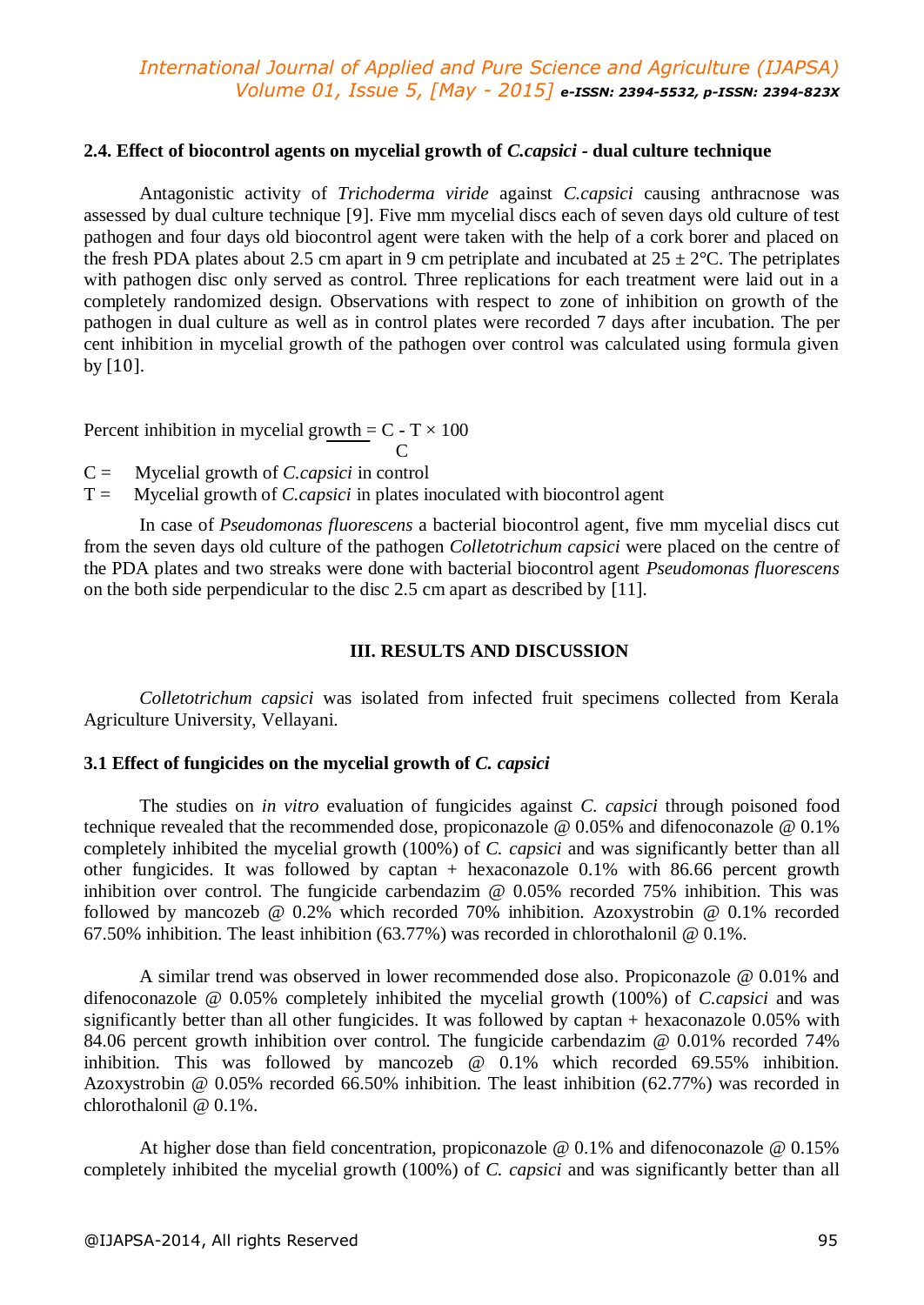other fungicides. It was followed by captan + hexaconazole 0.15% with 90 percent growth inhibition over control. The fungicide carbendazim @ 0.1% recorded 80 % inhibition. This was followed by mancozeb @ 0.3% which recorded 75% inhibition. Azoxystrobin @ 0.15% recorded 68.50% inhibition. The least inhibition (64.09%) was recorded in chlorothalonil @ 0.15%.

Among the seven fungicides tested, difenoconazole ( 0.01%, 0.05%, 0.1%), propiconazole (0.05%, 0.1%, 0.2%)was the most effective at all doses, showing strong inhibition of both, mycelial growth and colony development of *C. capsici*. These findings are in conformity with Barhate *et aI* (2012) who reported that the fungicide propiconazole (0.1%) was effective in inhibiting cent percent radial mycelial growth of *C.capsici* followed by difenoconazole (0.05%), captan + hexaconazole  $(0.1\%)$ , mancozeb  $(0.2\%)$ , carbendazim  $(0.05\%)$  and chlorothalonil  $(0.2\%)$  with 86.66, 85.55, 84.44, 73.33, 68.88 and 65.55 percent growth inhibition over control respectively [12]. Gaikwad *et aI* (2002) reported that the fungicide propiconazole was effective in inhibiting cent percent radial mycelial growth of C. *gloeosporioides* followed by hexaconazole (88.65 %), carbendazim (88.54 %), difenoconazole (77.43 %), mancozeb (69.59 %) and chlorothalonil (67.72%) [13].



**Per cent mycelial inhibition of** *C. capsici* **by various fungicides (Diagaram 1)**

### **3.2 Effect of biocontrol agents on mycelial growth of** *C.capsici*

*In vitro* evaluation of antagonists under dual culture revealed growth inhibition of chilli frui rot pathogen (*C. capsici*) by these test antagonists. Among the bioagents *T. viride* caused mycelial growth inhibition of 55.5% in dual culture (fig.1). These findings are in conformity with Kaur *et al* (2006) who noticed 53.0% inhibition of *C.capsici* by *T*. *viride* and completely overgrew the host mycelia once in contact with them. The formation of hyphal coils by *T. viride* on pathogenic colonies was also noticed [14].

*Pseudomonas flourescens* showed 90% of the radial growth inhibition of the test pathogen; *Colletotrichum capsici* (fig.2).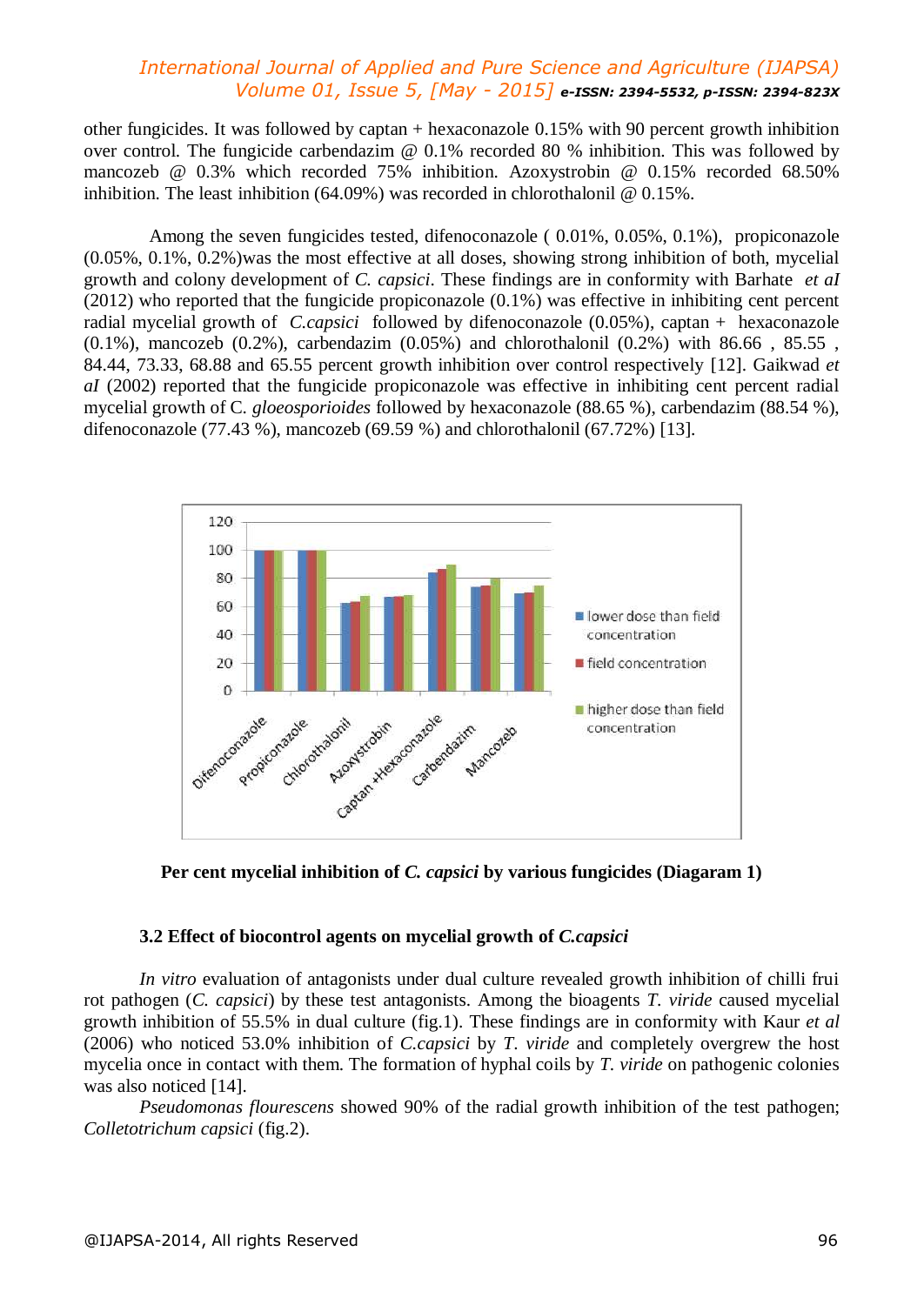

**Fig. 1 Antagonistic action of** *Trichoderma viride* **against** *C.capsici*



**Fig. 2 Antagonistic action of** *Pseudomonas flourescens* **against** *C.capsici*

### **IV. CONCLUSION**

In this study propiconazole (0.05%, 0.1%, and 0.2%) and difenoconazole (0.01%, 0.05%, and 0.1%) at all concentrations were found to be effective in completely inhibiting the mycelial growth of *C. capsici in vitro. Pseudomonas flourescens* (90%) and *T. viride* (55%) also inhibited the mycelial growth of *C. capsici.*

### **BIBLIOGRAPHY**

- [1]Manandhar, J. B., Hartman, G. L. and Wang, T. C. 1995. Anthracnose development on pepper fruits inoculated with *Colletotrichum gloeosporioide*s. *Pl. Dis*., **79**: 380–383.
- [2] Bosland, P. W. and Votava, E. J. 2003. *Peppers: Vegetable and spice capsicums*.CAB International, England, 233 p. [3] Ramachandran, N., Madhavi, R. K. and Rathnamma, K. 2007. Current status of chilli anthracnose in India. Oh, Dae Geun and Kim, K. T. (eds). In: *First International Symposium on chilli Anthracnose*; 17-19 September, 2007, Hoam Faculty House, Seoul National University, Seoul, Korea. Abstract No: 26.
- [4] Nayaka, C.S., A.C.U.Shankar, S.R. Niranjana, H.S. Prakash and C.N. Mortensen. 2009. Anthracnose disease of chilli pepper, Technical bulletin.